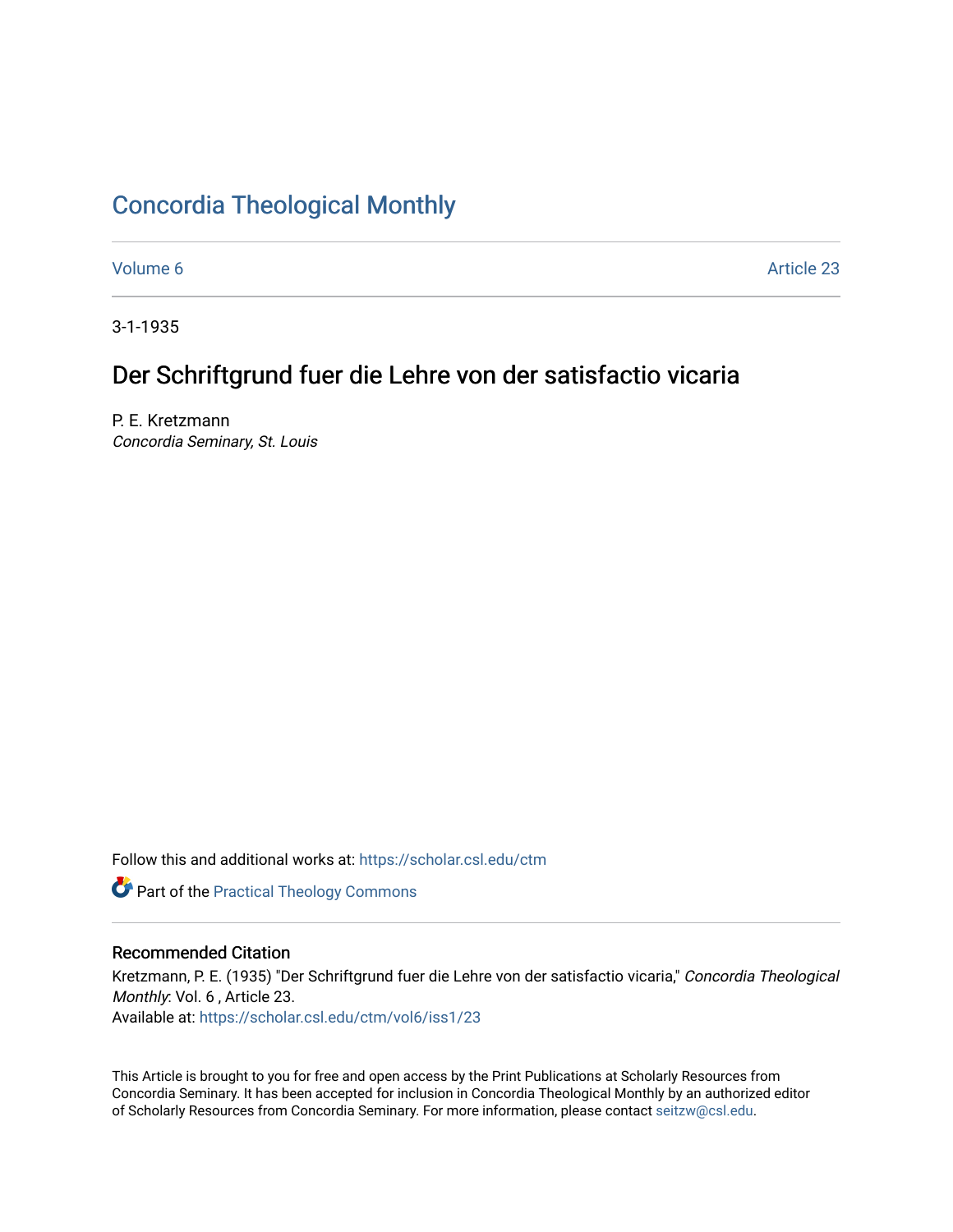Kretzmann: Der Schriftgrund fuer die Lehre von der satisfactio vicaria

#### Der Schriftgrund für die Lehre von der satisfactio vicaria. 197

## Der Scriftgrund für die Lehre von der satisfactio vicaria. (Fortfekung.)

Eph. 1, 7: In dem wir haben die Losłaufung durch fein Blut, die Bergebung der Günden, nach dem Reichtum feiner Gnabe.

Hier wird uns, zu Anfang einer wunderbaren Liste von Segs nungen und Gaben Gottes, die auf Grund der ewigen Gnadenwahl über uns Christen ausgegossen werden, als erstes und vornehmstes Gnadens gut die objektive Rechtfertigung vorgeführt. Der Relativfat bezieht fich Har auf den Geliebten Gottes, Christum.

Es ist eine unbergleichlich herrliche Wahrheit, die der Apostel hier ausführt: in welchem wir haben die Lostaufung. In Chrifto, in dem Geliebten Gottes, Matth. 3, 17, in dem Sohne der ewigen Liebe, Kol. 1, 13, haben wir die Erlösung. Sie ist nicht ein Gut, bas erft noch zu erwerben ober zu gewinnen ist, und es versteht sich, daß der Alt des Glaubens die Erlösung nicht verdienen kann. Und dieje Erlösung ist eine völlige Lostaufung. Das Nomen Aurgor bedeutet Lösegeld, "eine zur Befreiung eines Sklaben oder Ges bundenen erlegte Summe", und das Verbum Avroow alleine bedeutet "durch Bezahlen des Lösegeldes freisehen". Darum heißt anolorowors die böllige Lostaufung und Freimachung. Diese gewisse Erlösung haben wir in Christo, und zwar durch fein Blut. "Christus hat durch fein heiliges, teures Blut, indem er fein eigenes Leben als Löfegeld für die Schuldigen einsetzte, die Sünder von der Schuldhaft losgekauft, die Schuld gefühnt, die Strafe gebüht. Un unserm Ort erscheint aber die Erlösung Christi, die an sich ein einmaliger, abgeschlossener Alt war, weil ihre heilbringende Wirkung für immer anhält, als ein bleibendes Gut." (Stödhardt.)

Dies ift fcon angedeutet durch das Präsens &youer, noch mehr aber durch den appositionellen Ausdruck die Bergebung der Süns den. Das Wort für Sünde ist hier napánropa, "Fehltritt, Entgleis jung", von dem Verbum naganinro, "danebenfallen". Das Nomen ist eine adäquate Beschreibung der Sünde als Abweichung von dem Wege des Willens Gottes, als ein Abirren und Fehlgehen von feinem Gefet. Für folche übertretungen und Verfehlungen aber ist Vergebung da in der Lostaufung Christi, denn Christi Erlösung hat eben von diesen Sünden befreit. Die Erkenntnis des Heils, dessen wir uns in Christo getröften, ift in der Vergebung der Sünden, Lut. 1, 77. Bgl. Petr. 1, 18, 19,

Und das Motiv für die Erwerbung und Darreichung dieses wunderbaren Gutes wird in den Haren Worten angegeben: nach dem Reichtum feiner Gnade. Das allein erklärt fowohl die Mögs lichteit wie die Gewißheit der Erlösung, daß Gott nämlich nicht mit einem geringen Maße feiner göttlichen Suld operiert, fondern mit der

 $\mathbf{1}$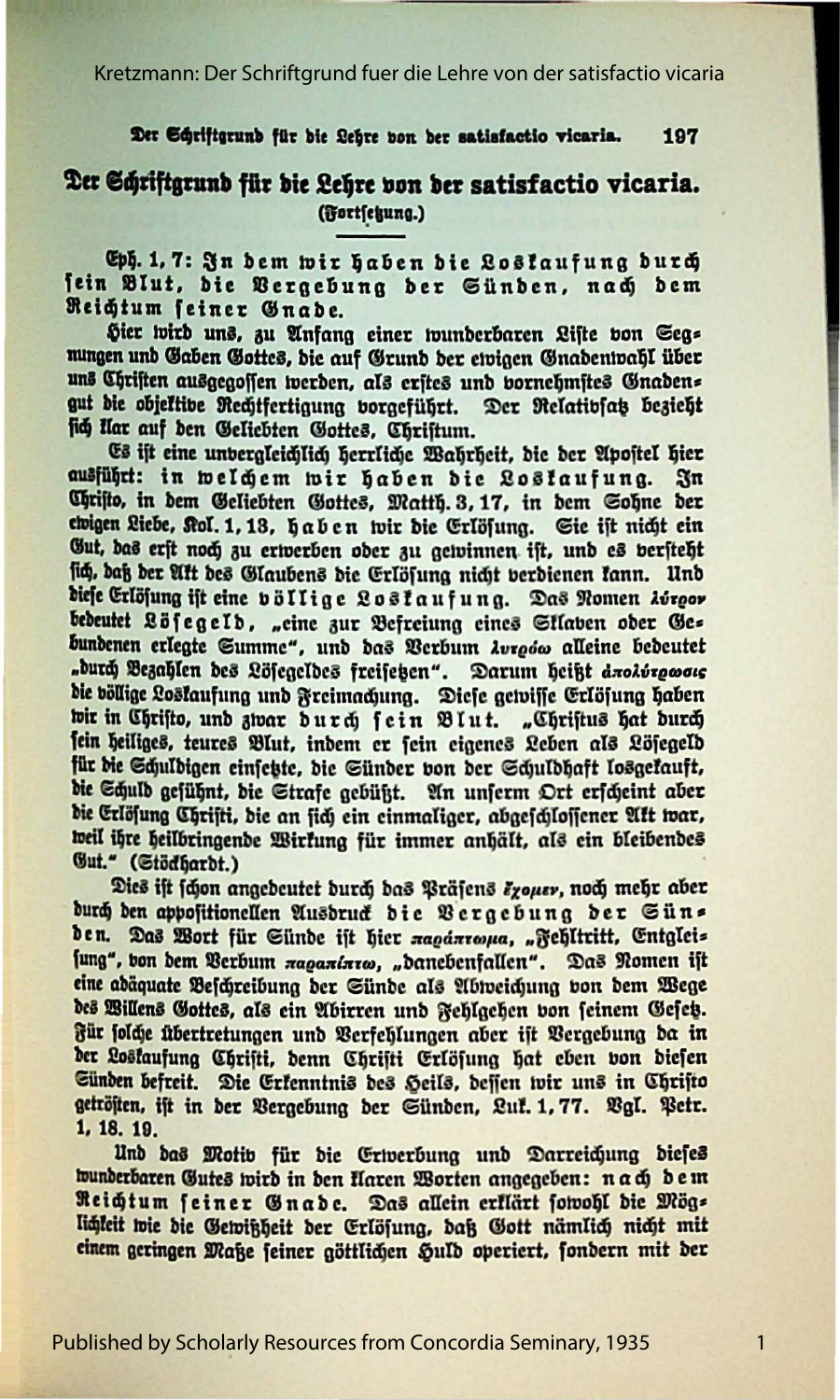### Concordia Theological Monthly, Vol. 6 [1935], Art. 23

#### Der Schriftgrund für die Lehre von der satisfactio vicaria. 198

ganzen Fülle, mit dem ganzen Reichtum feiner unberdienten Liebe, feiner einzigartigen Gnade. Wo die Sünde mächtig worden ist, da ist die Gnade noch viel mächtiger worden. Röm. 5. 20. Bal. Joh. 1, 14. 16.

Gal. 4, 5: Damit er diejenigen, die unter dem Ges fet waren, lostaufte, auf daß wir die Rindschaft übertämen.

Der Busammenhana, in dem diese Worte stehen, ist bekannt. Der Apostel fchreibt: Als da fam die Fülle der Reit, fandte aus Gott feinen Sohn, getvorden (geboren) aus einem Weibe, getvorden unter Gefet. oder: geboren von einem Weibe, geboren unter das Gefet. - Dies find hiftorifche Tatsachen, die der Apostel feinen Ausführungen zu Ans fang diefes Kapitels zugrunde legt. Wenn die einzelnen Episoden der evangelischen Geschichte, des Berichtes von JEfu, unfern Predigten und Betrachtungen zugrunde liegen, fo follen fie nicht in ihrer nadten Ges fchichtlichkeit behandelt werden, sondern in ihrer Bedeutung für das Seil ber Menichheit.

Dies ergibt fich flar aus dem Folgefat, der mit iva in der finalen Bedeutung eingeleitet wird. Die ganze öffentliche Wirksamkeit Christi, fein aktiver wie fein paffiver Gehorfam, hatte nur einen Zwed, näms lich diejenigen, die unter dem Gefet waren, Ioszus laufen. Tous und rouor geht zunächst und vornehmlich auf die Juden. von deren Standpunkt aus Paulus in dem ganzen Paragraphen redet. Das Volk Gottes im Alten Testament war allerdings und in allen Stüden unter den äußerlichen Satzungen, wobei der Apostel das Wort rouos im weiteren Sinn, aber mit der Folie des Zeremonials gesetges braucht. Dabei bleibt aber wahr, was an vielen Stellen der Schrift betont wird, daß alle Menschen unter des Gesetzes Zwang und Tyrannei gefangen waren. Aber nun hat Gott fie alle beschlossen unter den Unglauben, auf daß er fich aller erbarme, Röm. 11, 32. Und Christus hat eben diejenigen, die unter der Thrannei des Gesetzes lagen, davon losgekauft, den Kaufpreis für sie erlegt. Damit, daß er felber unter das Gesetz getan ist, damit, daß er gehorsam ward bis zum Tode, ja zum Tode am Kreuz, hat Christus, der in seiner eigenen Person nicht fculbig war, folches zu tun, uns los und frei gemacht. Durch dieje Tatsache können wir, wie Luther schreibt, einen gewissen, frohen Mut haben, uns damit tröften, ja wirklich ftolg und mutig fein im Heiligen Geist, so daß wir dem Gesetze Trot bieten können. Und nicht nur von der Erlösung oder Freimachung an und für fich redet unfere Stelle, fondern auch von ihrer herrlichen Frucht, von ihrer wunderbaren Folge: daß wir die Kindschaft überkämen. Der Apostel redet von dem Standpunkte des Gläubigen aus, der den Segen des Heilandes fchon genießt. Viodeoia ist eigentlich Sohnfetzung, ein Bers feten in das Sohnesverhältnis, Herstellung oder Bereitung der Sohns schaft für folche, die vorher nicht Söhne oder Kinder waren, also adoptio. Vgl. Röm. 8, 15. 23; Eph. 1, 5. Er fchreibt nicht: daß wir die Sinds